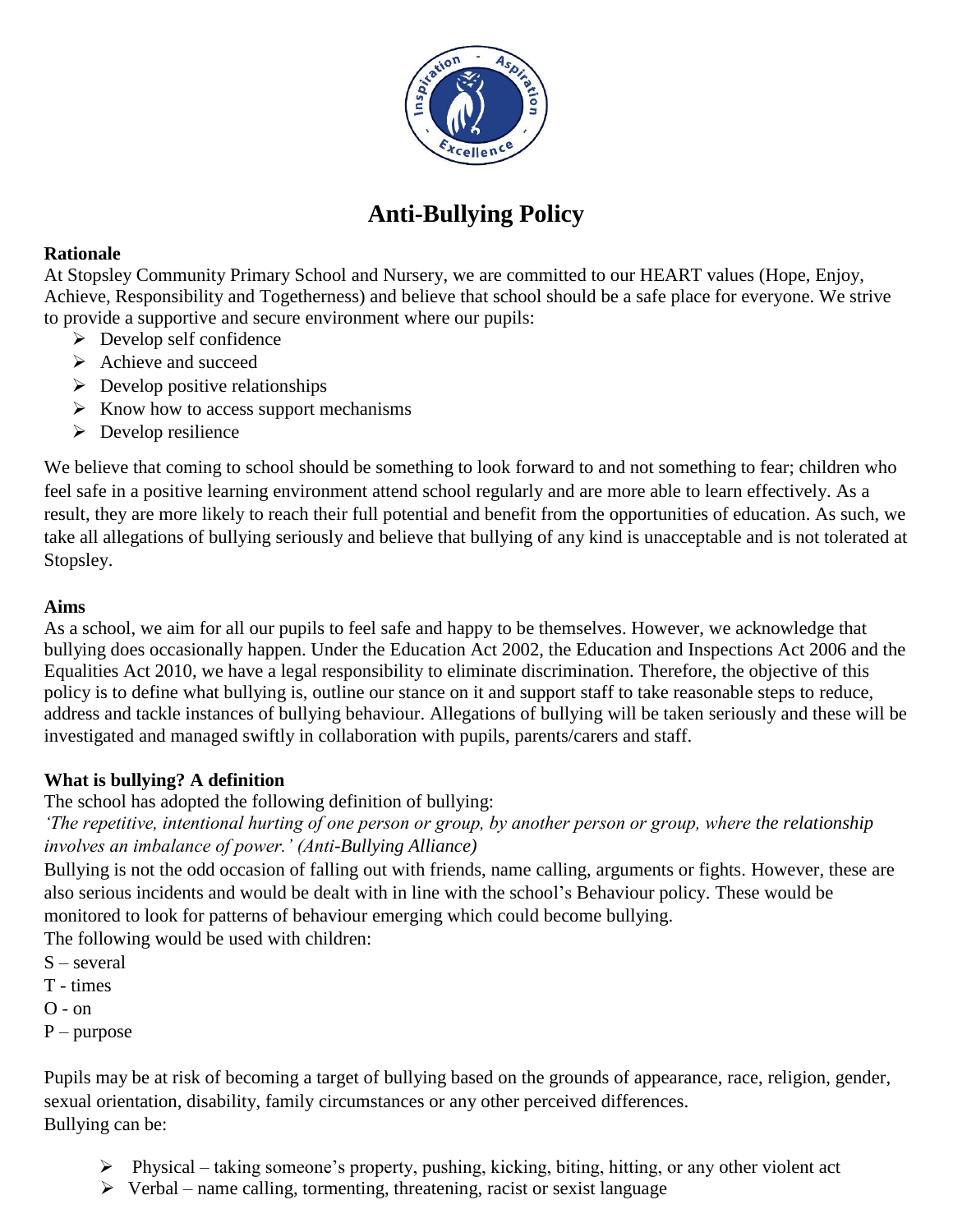- $\triangleright$  Indirect spreading rumours, writing notes, coercion or exclusion from social groups
- $\triangleright$  Cyber all areas of the internet, email, social networking and the use of mobile phones or gaming devices
- $\triangleright$  Homophobic, biphobic or transphobic a focus on the issue of sexuality or gender identity

## *(This list is not exhaustive)*

We acknowledge that there is no stereotype of a 'typical' bully or a 'typical' target. In fact, all children of different ages and personalities may at some point become involved in bullying behaviour or become a target of bullying.

## **Signs and Symptoms**

Here are some possible signs and symptoms of being a target of bullying:

- $\triangleright$  Becoming withdrawn, anxious or lacking confidence
- $\triangleright$  Appears reluctant to go to school
- $\triangleright$  Trouble sleeping
- $\triangleright$  Complaining of feeling ill
- $\triangleright$  Changes in school work
- $\triangleright$  Regular physical signs such as bruising
- $\triangleright$  Has possessions go missing
- $\triangleright$  Becomes aggressive, disruptive or unreasonable
- $\triangleright$  Stops eating

## *(This list is not exhaustive)*

## **Where can bullying take place?**

Bullying can happen anywhere – in the classroom, in the corridor, in the toilets, on the playground or on the internet. It may also occur outside the school premises.

## **Bullying outside school premises**

'Teachers have the power to discipline pupils for misbehaving outside the school premises…this can relate to any bullying incidents occurring anywhere off the school premises'. (Prevention and tackling bullying, DfE)

In these cases the following steps could be taken:

- Talk to the local Police Community Support Officer (PCSO)
- $\triangleright$  Talk to the Headteachers of other schools where pupils may be involved
- $\triangleright$  Discuss coping strategies with children and their parents
- Arrange alternative routes for children to travel to school
- $\triangleright$  Any other steps in accordance with the school's Behaviour policy

# **Prevention: Strategies for avoiding bullying behaviour**

We believe that it is vital to develop strategies to prevent bullying occurring in the first place. As such, adults must:  $\triangleright$  Refer to the school's Golden Rules regularly with children

- $\triangleright$  Explicitly teach children how to build and maintain friendships and relationships with their peers
- $\triangleright$  Support children to develop coping strategies
- $\triangleright$  Celebrate differences (such as religion, ethnicity, disability, gender or family situations) and challenge stereotypes
- Plan lessons, assemblies, role-plays, visits, circle time activities and displays which are used to educate children about bullying. These take place throughout the year, not just in national Anti-Bullying weeks
- $\triangleright$  Promote the positive use of technology and e-safety in accordance with the school's e-safety policy in order to educate pupils about how to protect themselves from cyberbullying
- $\triangleright$  Evaluate technology, social networking sites and gaming sites to take account of developments in potential methods for cyber bullying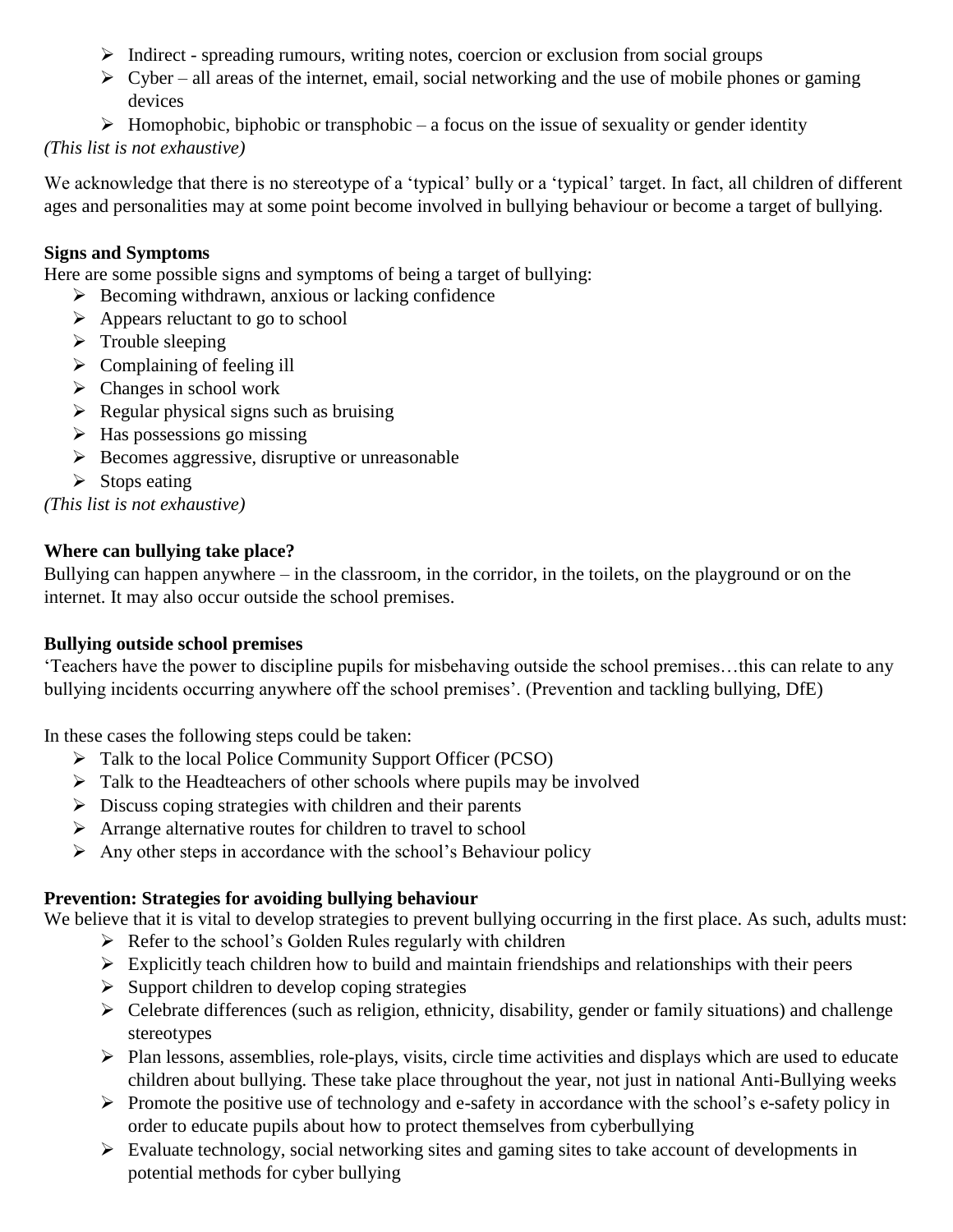- $\triangleright$  Attend any required training. Staff training opportunities provide adults with clear messages about bullying (including homophobic, biphobic and transphobic bullying) and how to deal with it effectively
- $\triangleright$  Share the child friendly Anti-Bullying Policy with pupils and their parents or carers so that all parties understand the school's approach
- $\triangleright$  Review the school site to look for potential 'bullying hotspots' and ensure that adults are placed accordingly during breaks and lunchtimes
- $\triangleright$  Regular consultation with children and action what they say to ensure that practice is effective

# **Intervention: Recording, Monitoring, Responding and Evaluating**

Communication is critical; children are encouraged to report incidents of bullying behaviour against themselves or involving friends or classmates. They are encouraged to be proactive bystanders.

Adults take all allegations of bullying seriously and will investigate thoroughly before making any decisions or taking action. All known / reported cases will be investigated by a senior member of staff. This will be the Year Group Leader in the first instance.

#### **Basic Procedure**

1. Through questioning of all those involved, try to establish what has happened

2. Consult other adults who may have knowledge about the case

3. Keep notes of all responses including any historical incidents between those concerned in the pink pastoral file located in every classroom

4. Keep parents informed as appropriate

5. Speak to the children and resolve the situation using the 'method of shared concern' methodology or 'support group' method if appropriate

6. Record agreed actions and a timescale for a 'check back' with the target (to be kept in the pink pastoral file located in every classroom)

7. Year Group Leader will inform the Assistant Headteachers, Deputy Headteacher and Headteacher as necessary 8. Actions will include support for all those involved, including the bully, and all sanctions / behaviour modification will be in line with the school's Behaviour policy

This is a basic procedure. Any cases will be managed with professional judgement and on a case by case basis. Our ultimate aim is to stop cases of bullying rather than cast blame or punishments. Senior members of staff will monitor cases and analyse trends and patterns. This will be used to evaluate the effectiveness of the policy. Pupil and parent questionnaires will also be used.

# **Roles and Responsibilities**

## *Pupils*

We expect our pupils to:

- $\triangleright$  Recognise what bullying is and what it is not
- $\triangleright$  To behave in a manner that supports the school ethos
- $\triangleright$  Use the internet safely and adhere to all school expectations
- $\triangleright$  Refrain from becoming involved in any kind of bullying both inside and outside of school, even at the risk of incurring temporary unpopularity
- $\triangleright$  Be active bystanders who report incidents of unkind or threatening behaviour
- $\triangleright$  Provide support to their peers
- $\triangleright$  Collaborate in the writing of a child friendly Anti-Bullying Policy

#### *Parents*

We ask our parents/carers to support their children and the school by:

 $\triangleright$  Familiarising themselves with key information provided by the school about bullying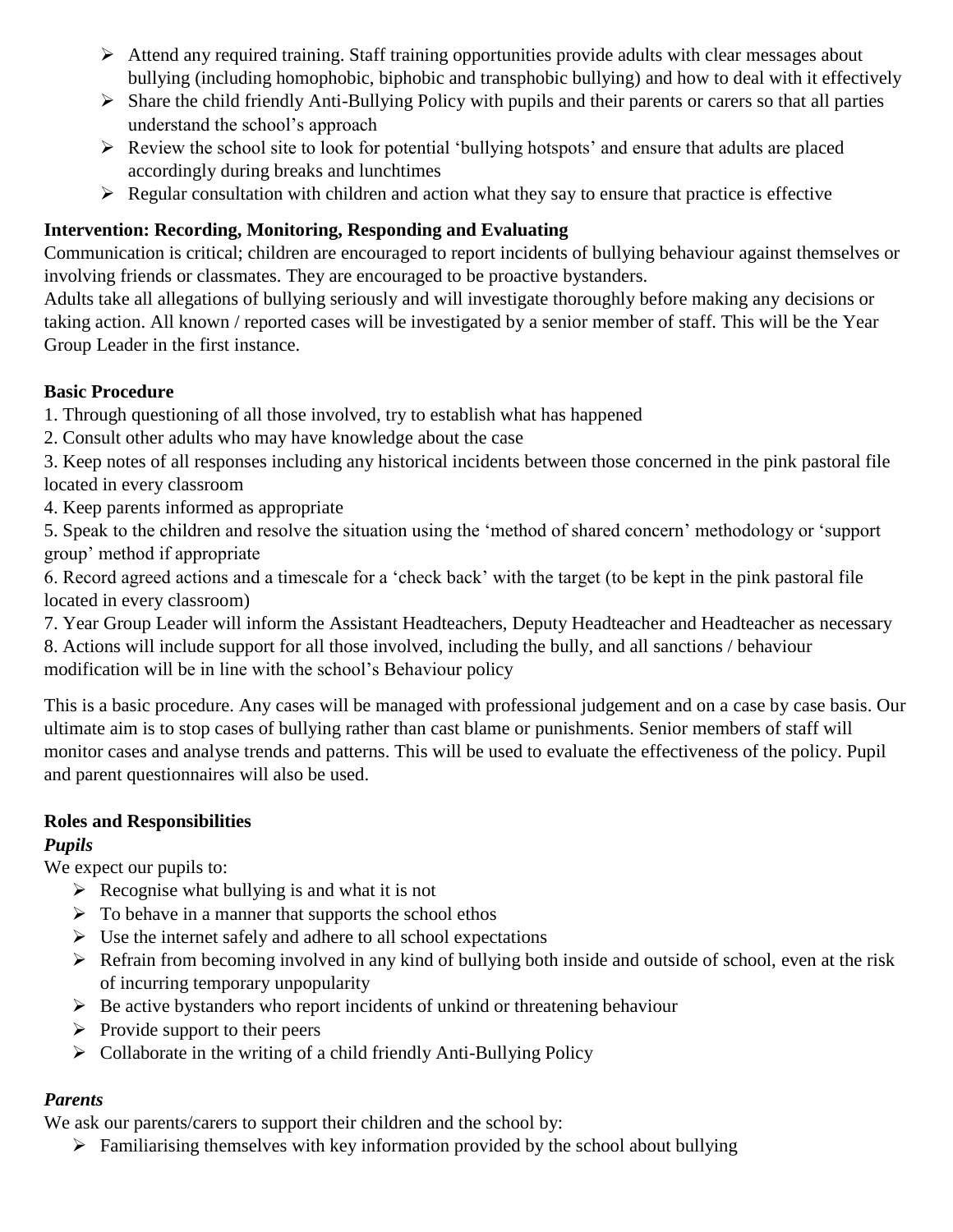- $\triangleright$  Watching for any signs of distress or unusual behaviour in their own child, which might be signs of bullying, or in their child's online activity to check that the internet is being used safely and responsibly and ask school for help in establishing parental controls if necessary
- $\triangleright$  Keeping evidence of any cyber bullying, whether this be photographs, text messages or emails
- $\triangleright$  Advising their child not to retaliate any form of bullying
- $\triangleright$  Cooperating with the school even if their child is accused of bullying, to try to ascertain the truth
- $\triangleright$  Sharing the message that bullying is very serious and is not acceptable
- $\triangleright$  Knowing that the school will deal with cases sensitively and confidentially

# *Staff*

Our staff:

- $\triangleright$  Demonstrate by example the high standards of personal and social behaviour we expect from our pupils
- $\triangleright$  Uphold the school ethos and adhere to all school policies
- $\triangleright$  Take the necessary steps to prevent bullying behaviour from occurring (see prevention strategies above)
- $\triangleright$  Be alert to signs of bullying even if there are no reported incidents
- $\triangleright$  Listen to children who report incidents of unkind or threatening behaviour, take these seriously and report onwards to a senior member of staff (Year Group Leader in the first instance)
- $\triangleright$  Look for behaviour becoming repetitive and intentionally hurtful
- $\triangleright$  Report suspected cases of bullying to the link Year Group Leader and log it in the pink pastoral folder located in classrooms
- $\triangleright$  Follow up any reported cases from parents promptly and keep parents informed on the day of an incident being reported and beyond where appropriate
- $\triangleright$  Deal with any cases of bullying in accordance with the agreed procedures outlined in this policy
- $\triangleright$  Provide support to both the targets and perpetrators of bullying
- $\triangleright$  Hold all children to account in the same way and not make excuses for behaviour

# *Headteacher and Senior Leadership Team*

- $\triangleright$  Ensure the safeguarding of all pupils in the school
- $\triangleright$  Act as a role model for other staff by exemplifying all the behaviours and actions expected of members of staff in relation to this policy
- $\triangleright$  Ensure that training is provided for staff in how to deal with incidents of bullying and ensure that this policy is included in the induction process for all new staff
- $\triangleright$  Ensure that incidents of bullying are recorded and monitored
- $\triangleright$  Lead and conclude the investigations into incidents of bullying
- $\triangleright$  Consider provision for all pupils involved
- $\triangleright$  Implement sanctions as required including fixed term or permanent exclusions
- $\triangleright$  Review the effectiveness of the policy

# *Governors*

- $\triangleright$  Support the Headteacher in implementing the policy and reviewing its effectiveness
- $\triangleright$  Evaluate and update this policy in line with new legislation on an annual basis
- $\triangleright$  Nominate a named governor with a brief to oversee the anti-bullying work of the school
- $\triangleright$  Be part of the formal Complaints Procedure and respond to any complaints from parents/carers

This policy should be read in conjunction with the Behaviour policy and the eSafety policy.

| <b>Date:</b> | <b>Review date:</b> |
|--------------|---------------------|
| May 2021     | May 2022            |